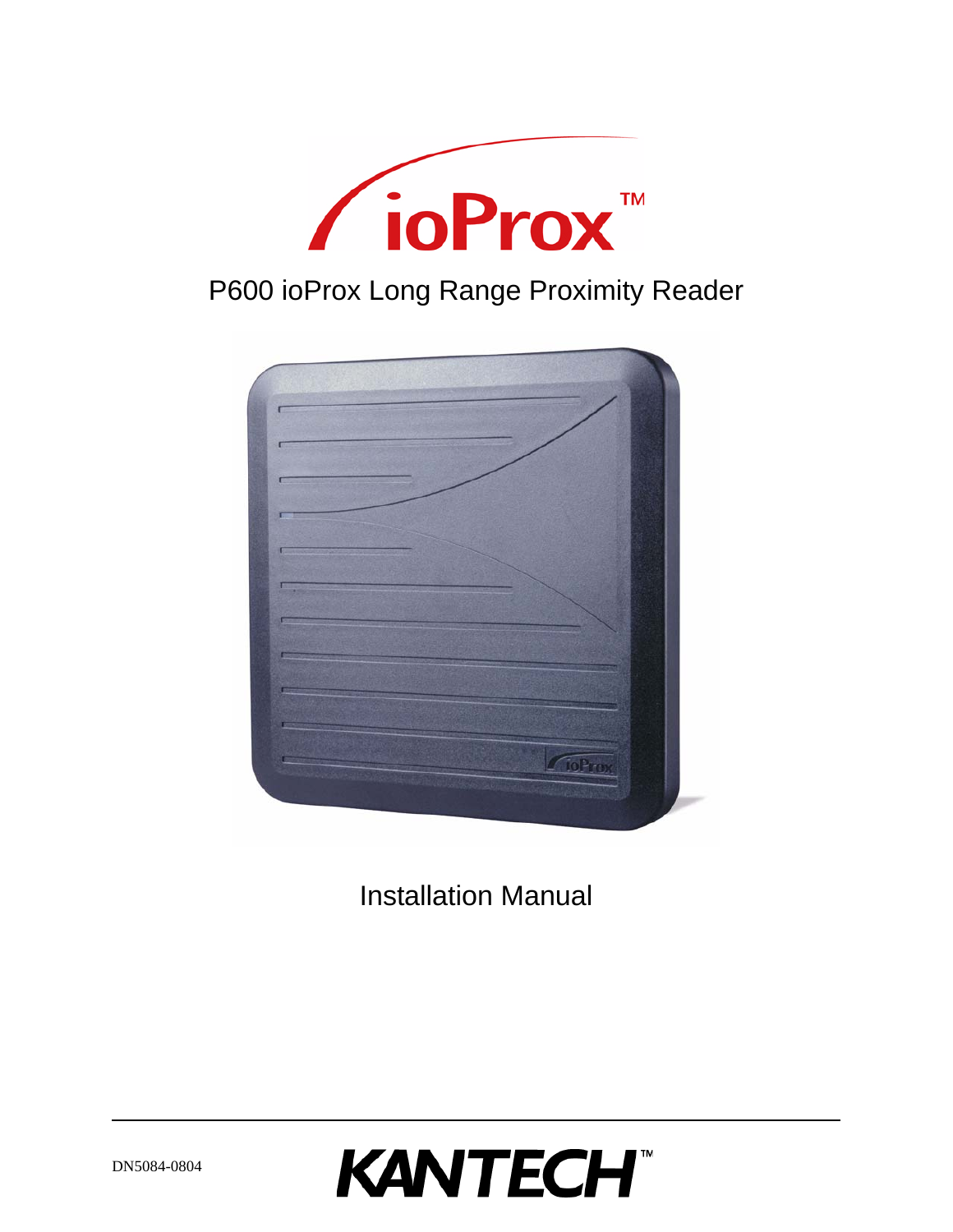Copyright © 2008 Tyco International Ltd. and its Respective Companies. All Rights Reserved. All specifications were current as of publication date and are subject to change without notice.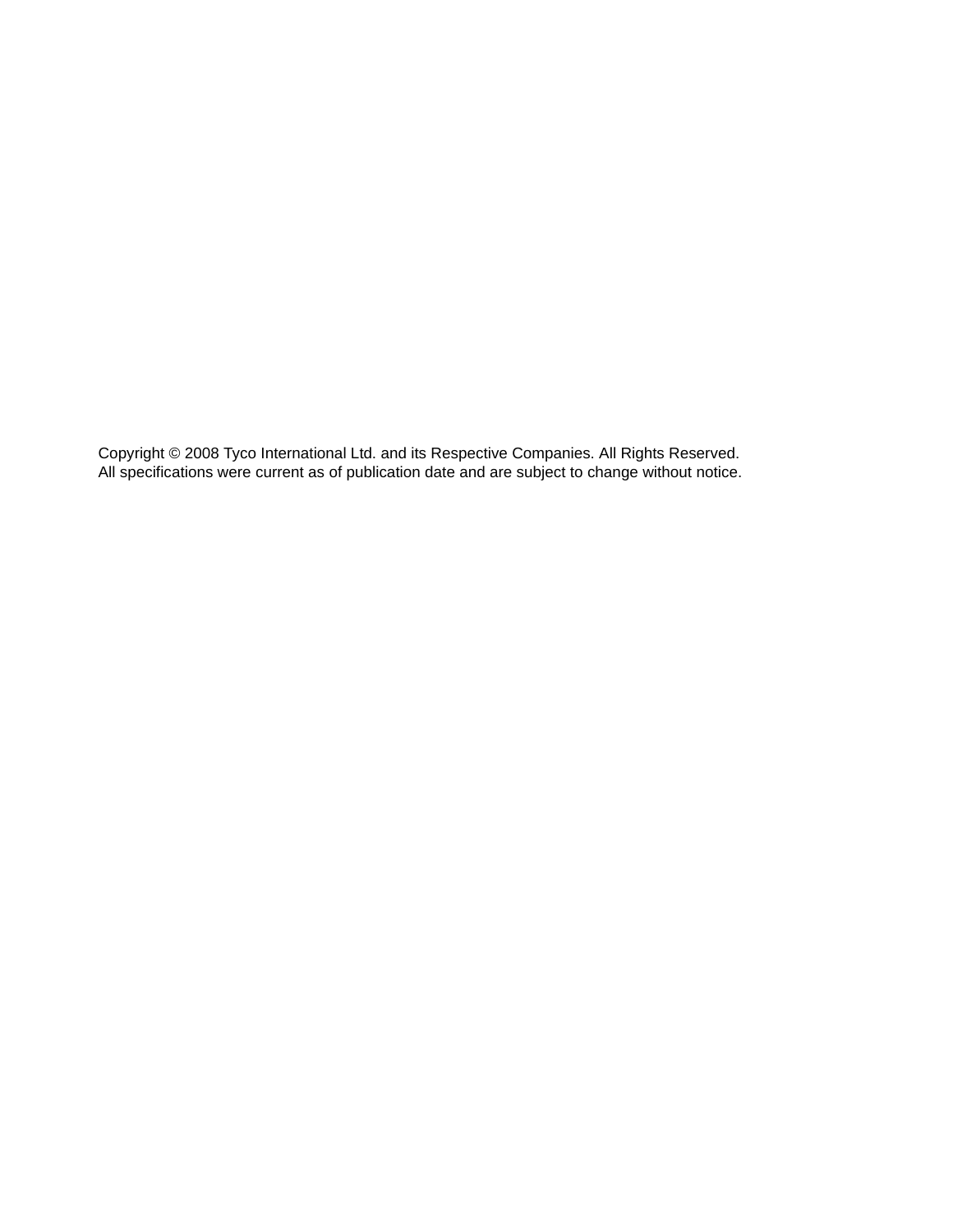# **Safety Instructions**

The P600 ioProx Long Range Reader is designed to be INSTALLED and MAINTAINED by SERVICE PERSONNEL ONLY. Service personnel must have appropriate technical training and experience necessary to be aware of the hazards to which they are exposed and of measures to minimize the danger to themselves or other persons.

The Equipment is a FIXED Class III equipment designed for CONTINUOUS OPERATION. It shall be installed in NON HAZARDOUS LOCATIONS ONLY, OVERVOLTAGE CATEGORY II, and it shall be powered via a LIMITED POWER SOURCE as it is defined within the Clause 2.5 EN60950:2000. The equipment shall be interconnected with other equipment by using cables insulated with PVC, TFE, PTFE, FEP, neoprene or polymide and which are RATED for the intended environment.

The ENCLOSURE of the P600 ioProx Long Range Reader must be secured to the building structure before operation.

The connection to the mains supply must be made as per the local authorities' rules and regulations. An appropriate disconnect device shall be provided as part of the building Installation; Where it is not possible to rely on the identification of the NEUTRAL in the AC MAINS SUPPLY, the disconnecting device shall disconnect both poles simultaneously (LINE and NEUTRAL).

### **Regarding the power supply:**

- It shall be PERMANENTLY CONNECTED,
- In European Union countries, it shall meet the applicable requirements of the Low Voltage Directive and protected, as per the EN60950 Standard,
- In all other countries, it shall be of an approved type acceptable to the local authorities.

If during the installation, OPENINGS are made in the PLASTIC ENCLOSURE, it is the installer's responsibility to ensure that the same degree of protection for the ENCLOSURE as it has before will be provided, by the use of bushings, fittings, adequate sealant, etc. (These must be appropriate for the expected environmental conditions).

#### **Internal wiring shall be routed in a manner that prevents:**

- Excessive strain on wires and on terminal connections.
- Loosening of terminal connections,
- Damage of conductor insulation.

It is the end-user's and/or installer's responsibility to ensure that used batteries are disposed according to the waste recovery and recycling regulations applicable to the intended market. The intended to be used batteries shall be in full conformance with 91/157/EEC Directive.

ATTENTION: THERE IS HIGH VOLTAGE (UP TO 900 VAC) BETWEEN SAFETY EXTRA LOW POWER CIRCUIT AND THE ANTENNA: RISK OF ELECTRIC SHOCK, DO NOT TOUCH BOTH CIRCUITS AT THE SAME TIME. DISCONNECT THE POWER WHEN SERVICING THE READER CIRCUIT.

### **CE Compliance Notice for EN 50130-4:**

Please note that 18AWG shielded cable must be used to comply with EN 50130-4.

### **FCC compliance notice:**

Changes or modifications not expressly approved by the party responsible for compliance could void the user's authority to operate the equipment.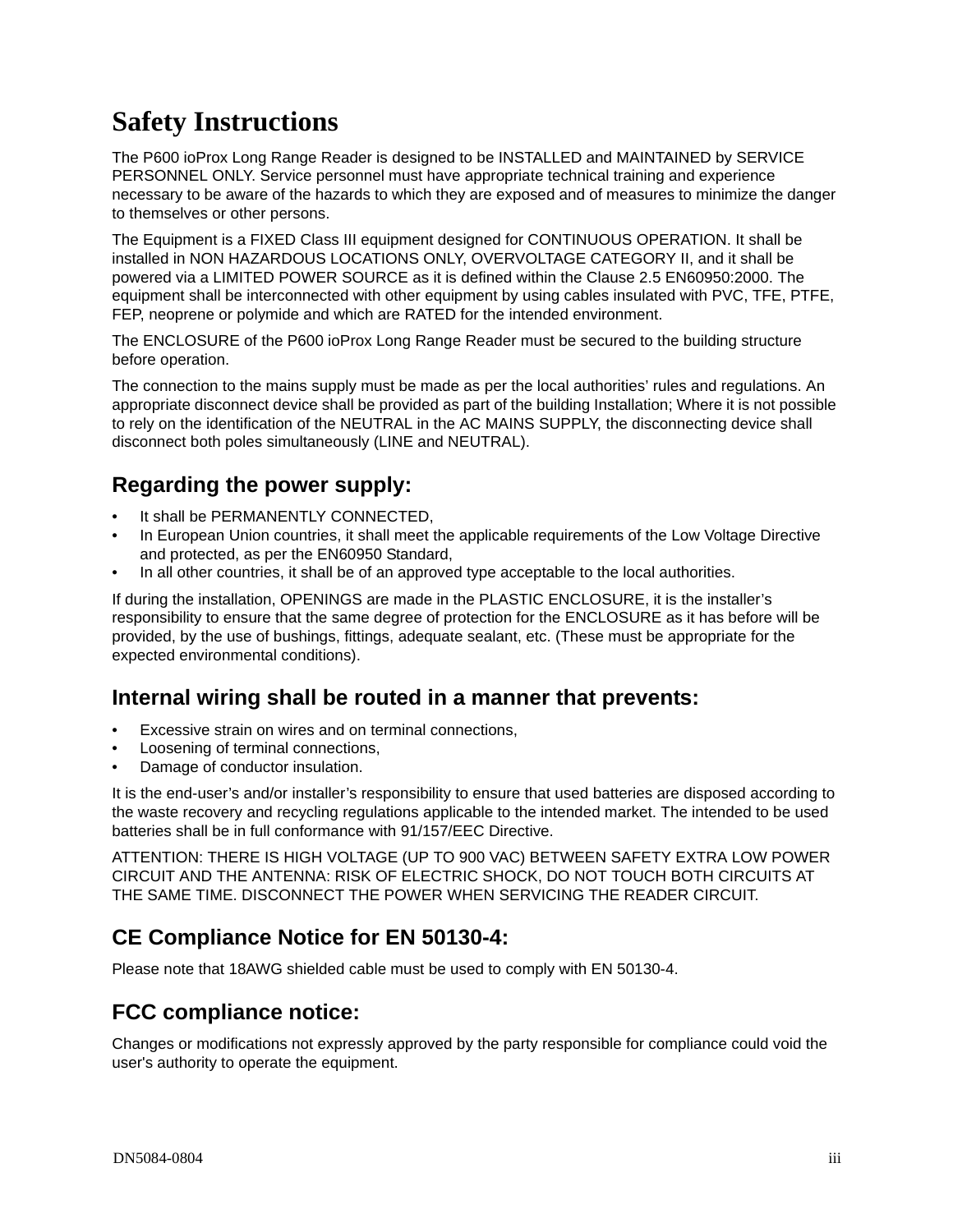This equipment has been tested and found to comply with the limits for a Class B digital device, pursuant to part 15 of the FCC Rules. These limits are designed to provide reasonable protection against harmful interference in a residential installation. This equipment generates, uses and can radiate radio frequency energy and, if not installed and used in accordance with the instructions, may cause harmful interference to radio communications. However, there is no guarantee that interference will not occur in a particular installation. If this equipment does cause harmful interference to radio or television reception, which can be determined by turning the equipment off and on, the user is encouraged to try to correct the interference by one or more of the following measures:

- Reorient or relocate the receiving antenna.
- Increase the separation between the equipment and receiver.
- Connect the equipment into an outlet on a circuit different from that to which the receiver is connected.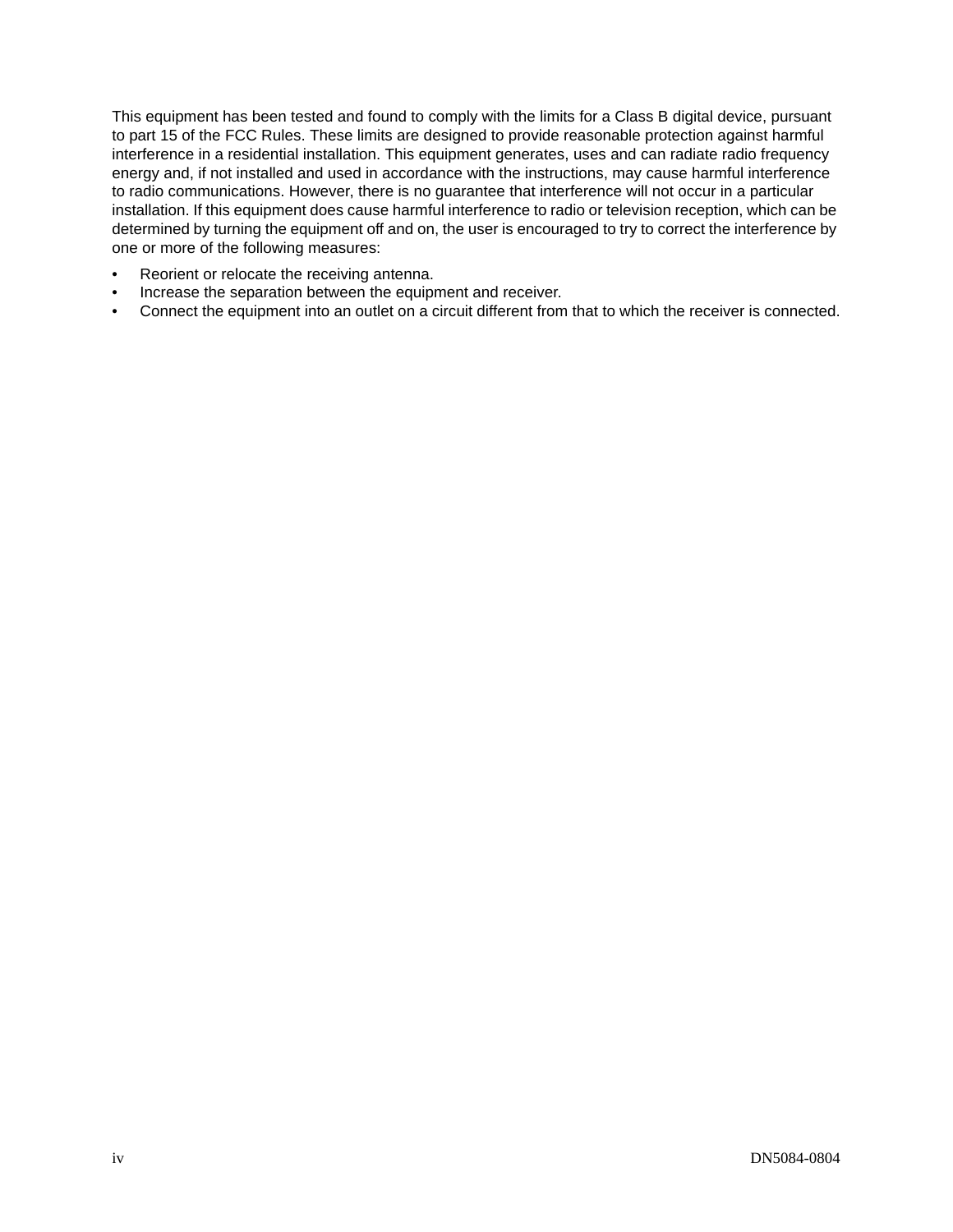# **Table of Contents**

| Opening the Enclosure manufacture and the Contract of Pennis and Pennis and Pennis and Pennis and Pennis and P |  |
|----------------------------------------------------------------------------------------------------------------|--|
|                                                                                                                |  |
|                                                                                                                |  |
|                                                                                                                |  |
|                                                                                                                |  |
|                                                                                                                |  |
|                                                                                                                |  |
|                                                                                                                |  |
|                                                                                                                |  |
|                                                                                                                |  |
|                                                                                                                |  |
|                                                                                                                |  |
|                                                                                                                |  |
|                                                                                                                |  |
|                                                                                                                |  |
|                                                                                                                |  |
|                                                                                                                |  |
|                                                                                                                |  |
|                                                                                                                |  |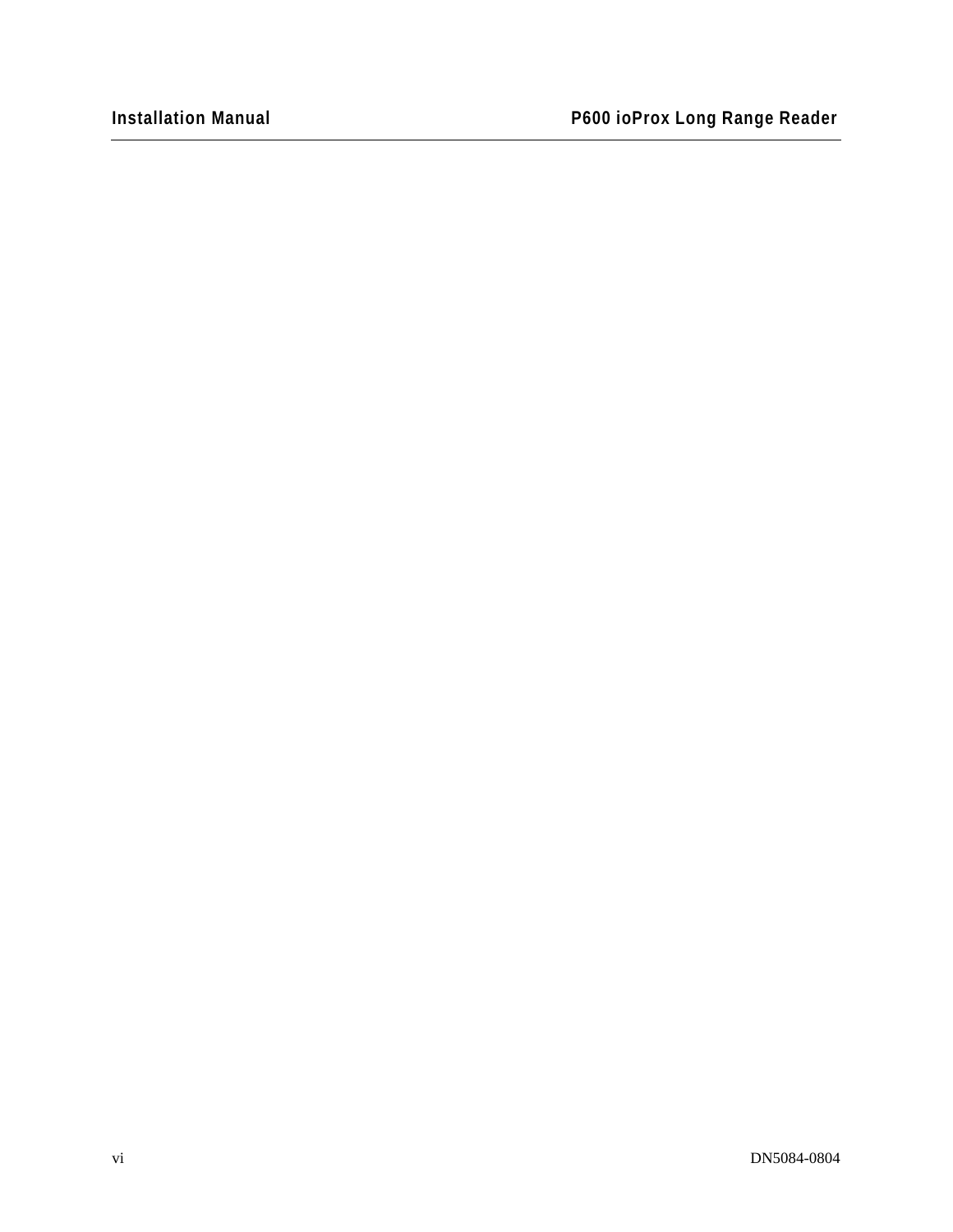## <span id="page-6-0"></span>**Chapter 1 • System Overview**

The P600 Long Range Reader is a self-contained and weather sealed proximity reader designed for outdoor and indoor use. The two-piece polycarbonate cover fits tightly over a foam gasket, offering security against weather.

A cable fitting (strain relief) seals the cable entry. The reader uses a non-shielded 18AWG to 22 AWG cable. The P600 Long Range Proximity Reader can be powered from 12VDC to 28VDC.

A bi-color LED and audible tone provide user feedback.

A single dipswitch gives field configuration for Kantech Extended Secure Format (XSF) or 26-bit Wiegand data output format.

A tamper switch alerts the host (controller) of intrusion. Closing the cover activates the tamper switch by pressing down the post on the lever of the switch.

### <span id="page-6-1"></span>**1.1 Specifications**

| Dimensions (H x W x D) in 11.25 x 11.25 x 1.25                |                                              |
|---------------------------------------------------------------|----------------------------------------------|
| Dimensions (H x W x D) cm 28.5 x 28.5 x 3.15                  |                                              |
|                                                               |                                              |
|                                                               |                                              |
|                                                               |                                              |
|                                                               |                                              |
|                                                               |                                              |
| Operating temperatures35°C to $65^{\circ}$ C (-30°F to 150°F) |                                              |
|                                                               |                                              |
|                                                               |                                              |
|                                                               | "Cable Length and Reading Range" on page 11) |
|                                                               |                                              |
|                                                               |                                              |
|                                                               | CE approved (EN 55022, EN 50130-4, EN 60950) |

**Note** For best reading results it is strongly recommended to use 18 AWG non-shielded cable such as BELDEN 5304UE (six wires) or BELDEN 5306UE (eight wires) when the tamper switch is used. Best reading results are obtained when a 12 VDC power supply is used.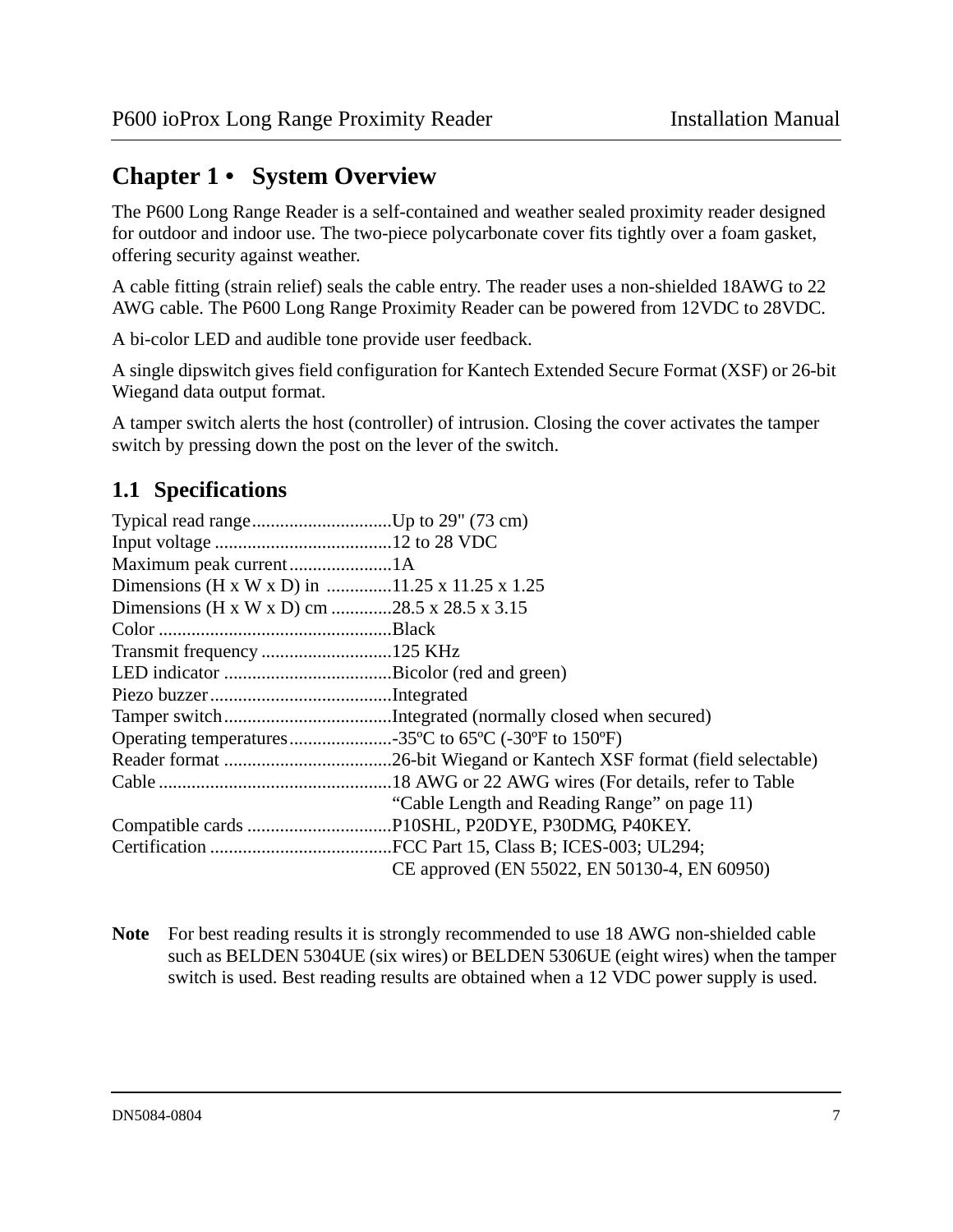#### <span id="page-7-0"></span>**1.2 Operations**

At power-up the P600 emits beeps and flashes the LED. The number of beeps and flashes depends on the dipswitch mode selection, Kantech XSF or Wiegand. If the reader is set to 26-bit Wiegand, it sounds four beeps and the LED flashes three times. If it is set to Kantech XSF format, it sounds two beeps and the LED flashes two times.

When a card is presented, the reader evaluates the card ID for a standard Kantech format. If the card is valid, the data are sent to the controller for user identification and a beep is heard while the LED turns solid green for a minimum of 1/4 second (extended duration depends on the controller setting). If permission is granted, the door unlocks. The next card can be read only after the current card is moved out of the field (36 inches minimum from the reader) for a period of at least one second.

**Note** The best read range is achieved with P10SHL cards; there will be a reduced read range with P20DYE, P30DMG and P40KEY cards.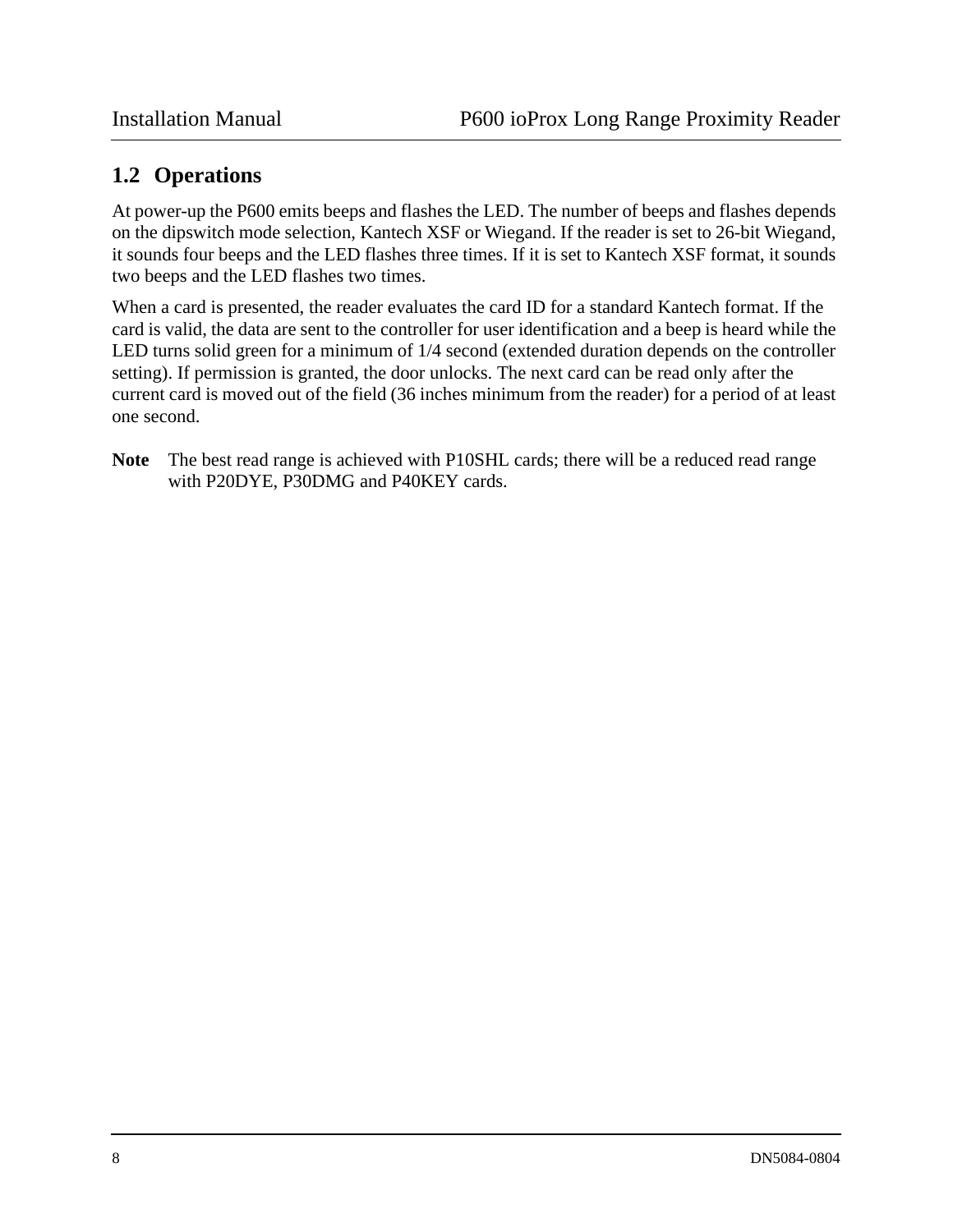# <span id="page-8-0"></span>**Chapter 2 • Installing the P600 Proximity Long Range Reader**

In choosing a location for mounting the reader, keep the following considerations in mind: no metallic and PC monitor should be near the P600 location (10 m (30 feet) minimum).

The reader can be installed on:

- A wall,
- A single or double gang electrical box,
- An electrical post,
- A goose neck or pedestal.

The P600 can be mounted and installed in seven easy steps:

- 1. Opening the enclosure,
- 2. Setting the required data format (Kantech XSF or 26-bit Wiegand),
- 3. Installing the strain relief and connecting the cable,
- 4. Mounting the reader to its location,
- 5. Closing the enclosure,
- 6. Powering up the power supply and the host (12 or 24VDC),
- 7. Verifying the reading with a transponder (card).

### <span id="page-8-1"></span>**2.1 Opening the Enclosure**

It is easy to open and close the enclosure. Three sets of attachments allow you to open and close the casing as illustrated by [Figure 2.1 -.](#page-9-1)

- Two hinges on the top of the unit that give an angular movement of 15<sup>°</sup> from the base,
- A notch on the bottom of the case that temporarily holds the cover over the base,
- Two screws that insure the robustness and seal of the enclosure.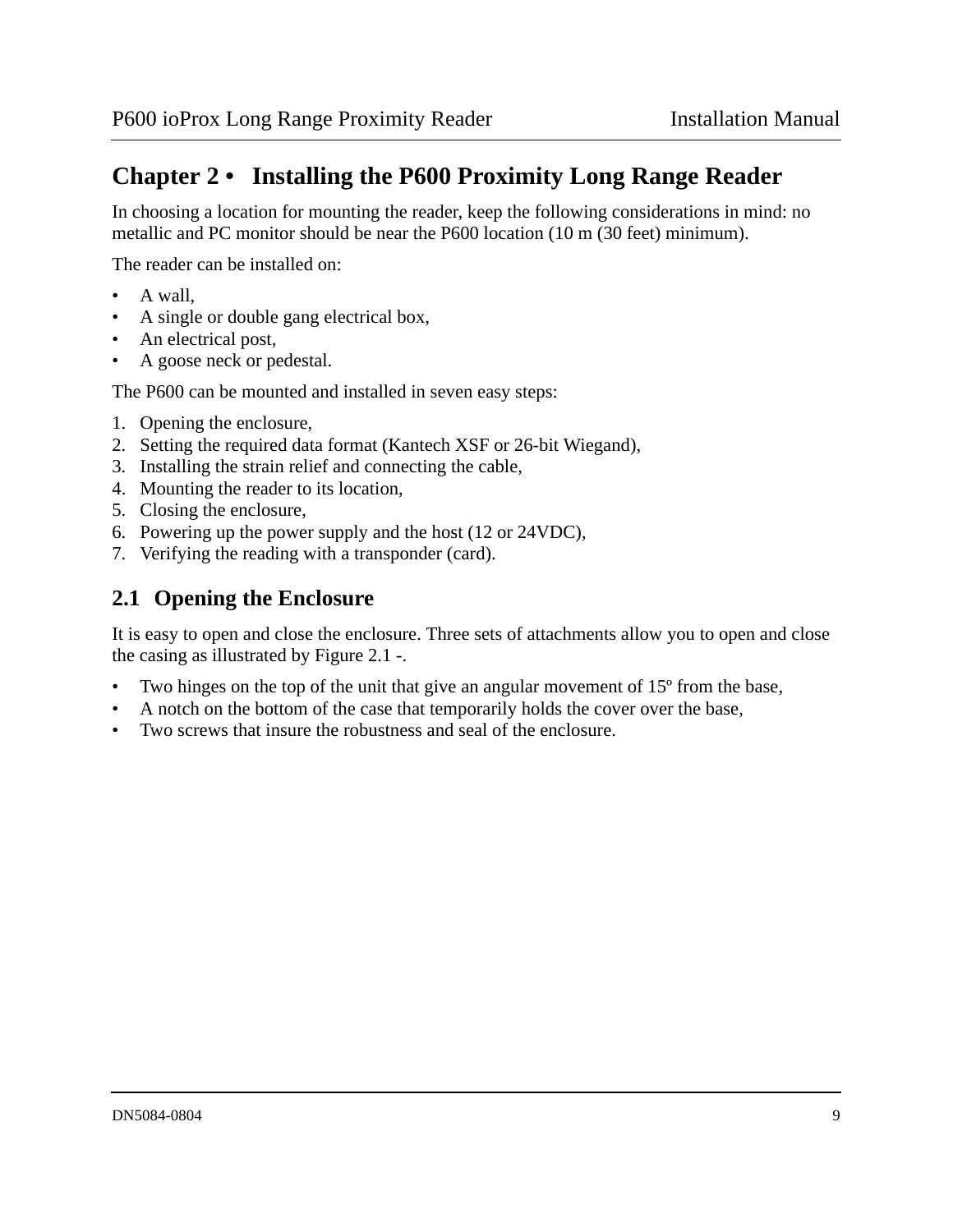#### **To open the enclosure:**

1. Unscrew the two screws at the bottom of the reader.



Figure 2.1 - Opening the enclosure

- <span id="page-9-1"></span>2. Slightly open the cover from the bottom by gently prying it using a flat screwdriver at one of the screw position until the snap releases.
- 3. With your hand, pull the cover until it gets slightly over the base and then push it from bottom-up to release the top hinges.

#### <span id="page-9-0"></span>**2.2 Setting the Data Format**

Most of Wiegand interfaces use standard 26-bit data formats compatible with various controller brands.

The Kantech Extended Secure Format (XSF) is proprietary and is supported by Kantech controllers only. Using the Kantech XSF provides increased security and guarantees against duplication of cards. The Kantech XSF is the default format.

#### **To set the data format:**

1. To select the Kantech XSF format, set the communication mode dipswitch to XSF (lower position, toward the board edge side).



2. To select the 26-bit Wiegand format, set the dipswitch to Wiegand26 (upper position, toward the board components).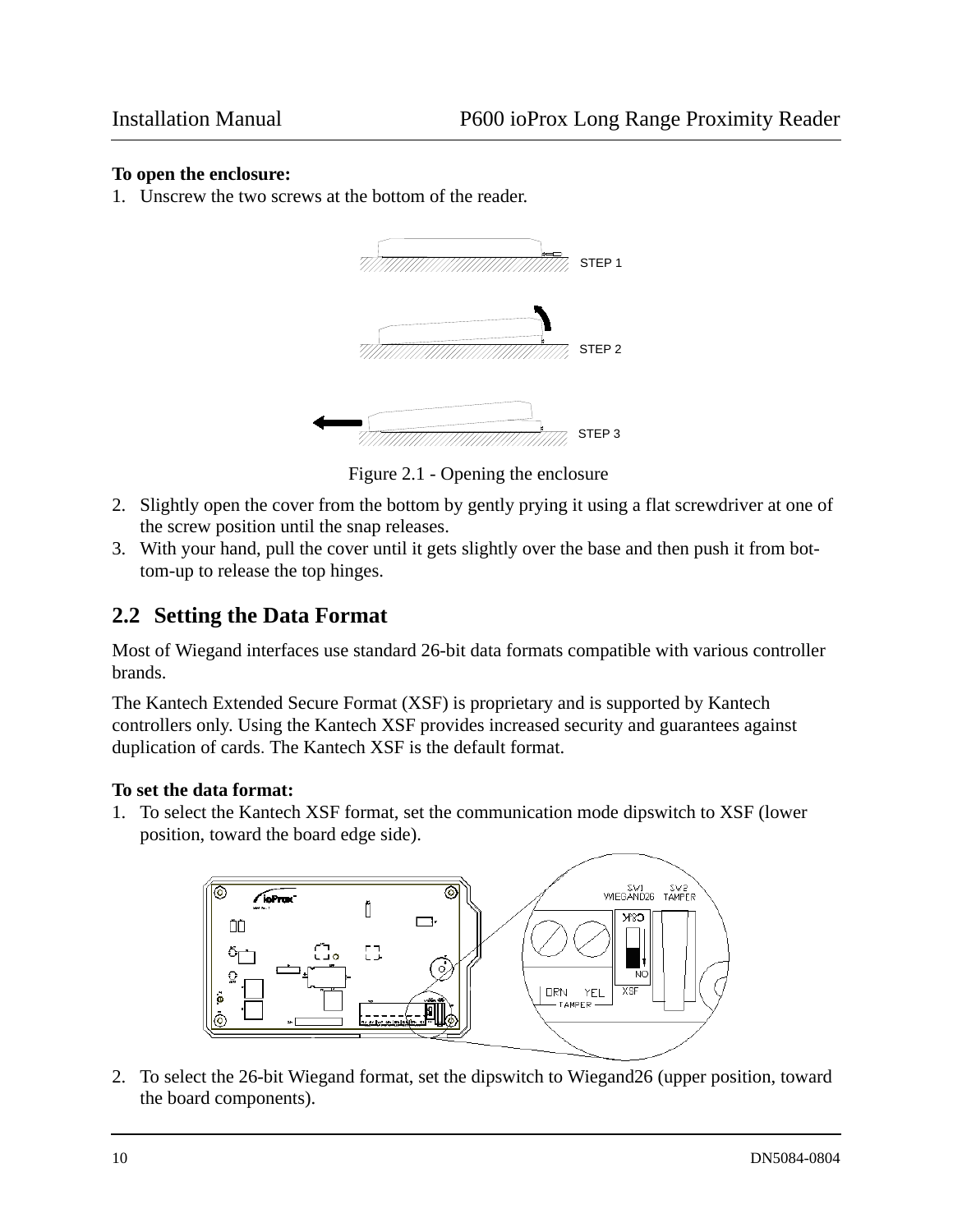#### <span id="page-10-0"></span>**2.3 Installing the Strain Relief and Connecting Cables**

The strain relief serves as a cable fitting. You can use either 18 AWG or 22 AWG wires. The cable does not need to be shielded and/or pair twisted. However, it is strongly recommended to use an 18 AWG non-shielded 6-wire cable such as BELDEN 5304UE and 8-wire cable such as BELDEN 5306UE.

The following table shows how the reading distance can be affected by the wire gauge and the cable length.

| Cable Length                | Reading Range (18 AWG)        | Reading Range (22 AWG)        |
|-----------------------------|-------------------------------|-------------------------------|
| 50 feet $(15 \text{ m})$    | $29$ inches $(73 \text{ cm})$ | $27$ inches $(68 \text{ cm})$ |
| 100 feet $(30 \text{ m})$   | $28$ inches $(71$ cm)         | $27$ inches $(68 \text{ cm})$ |
| 500 feet (150 m)            | 24 inches $(61 \text{ cm})$   | 19 inches $(48 \text{ cm})$   |
| 1000 feet $(300 \text{ m})$ | $22$ inches $(56 \text{ cm})$ | 14 inches $(35 \text{ cm})$   |

#### <span id="page-10-1"></span>**Table 1: Cable Length and Reading Range**

#### **To install the strain relief and to connect cables:**

- 1. Install the strain relief on the rear of the P600 (nut inside).
- 2. Feed the cable through the strain relief.
- 3. Connect the wires to the terminal strip with the minimum length necessary, without leaving extra loops of wire inside the reader housing.
- 4. Tighten the strain relief to secure the cable.

**Note** Before closing the cover, [refer to "Weatherproofing the P600" on page 16.](#page-15-1)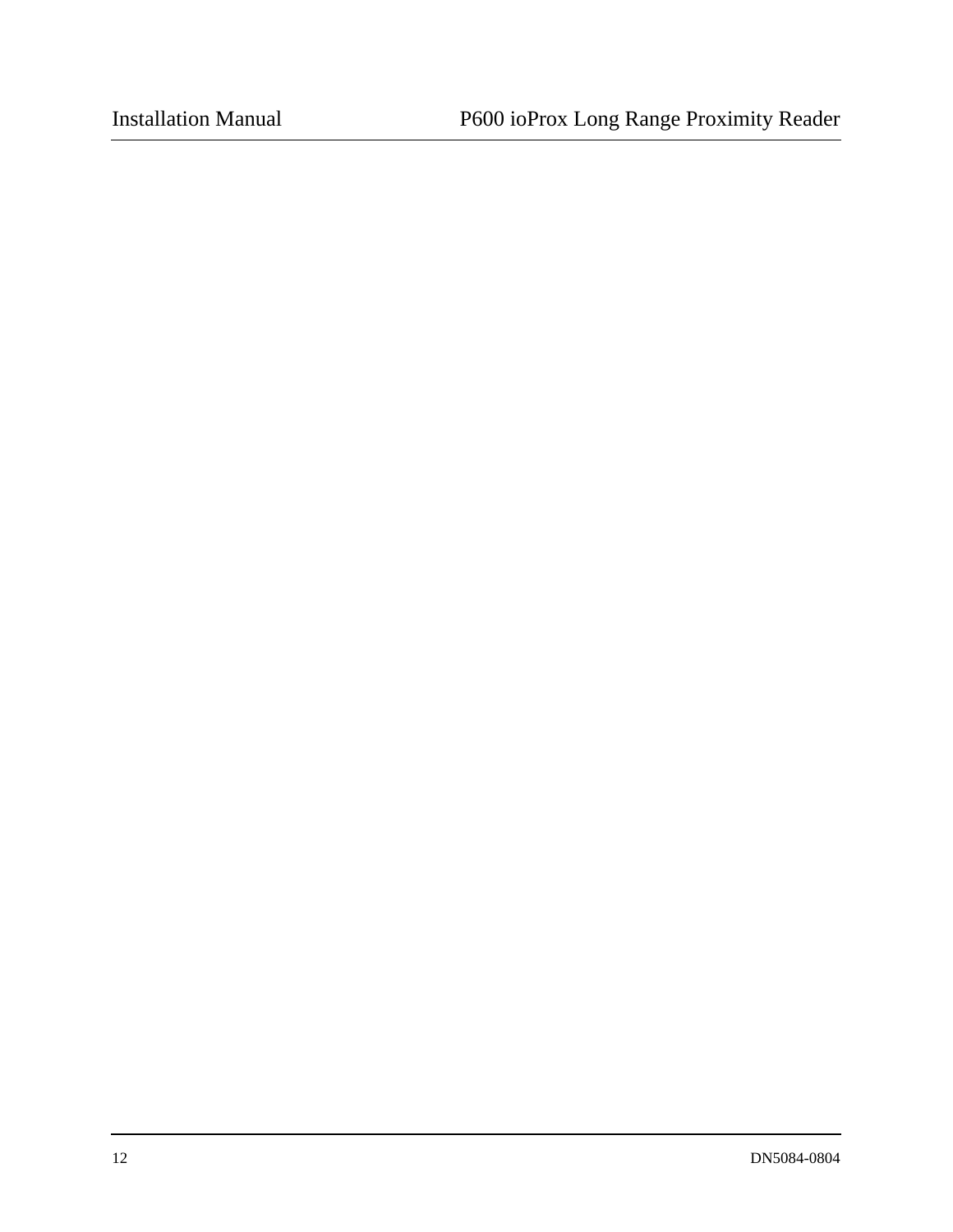# <span id="page-12-0"></span>**Chapter 3 • Mounting the P600**

Mount the base of the P600 that holds the electronics to the surface using the holes located on the base of the reader. There are holes corresponding to each type of installation. No drilling is required for most installation types, except for installation on an electrical post ([refer to](#page-13-2)  ["Installing the P600 on an Electrical Post" on page 14\)](#page-13-2).

Use the appropriate holes for the selected type of installation:

- Wall mounting
- Post mounting
- Gooseneck mounting

The following figure shows the location of all available installation holes.



Figure 3.1 - Mounting Holes

<span id="page-12-1"></span>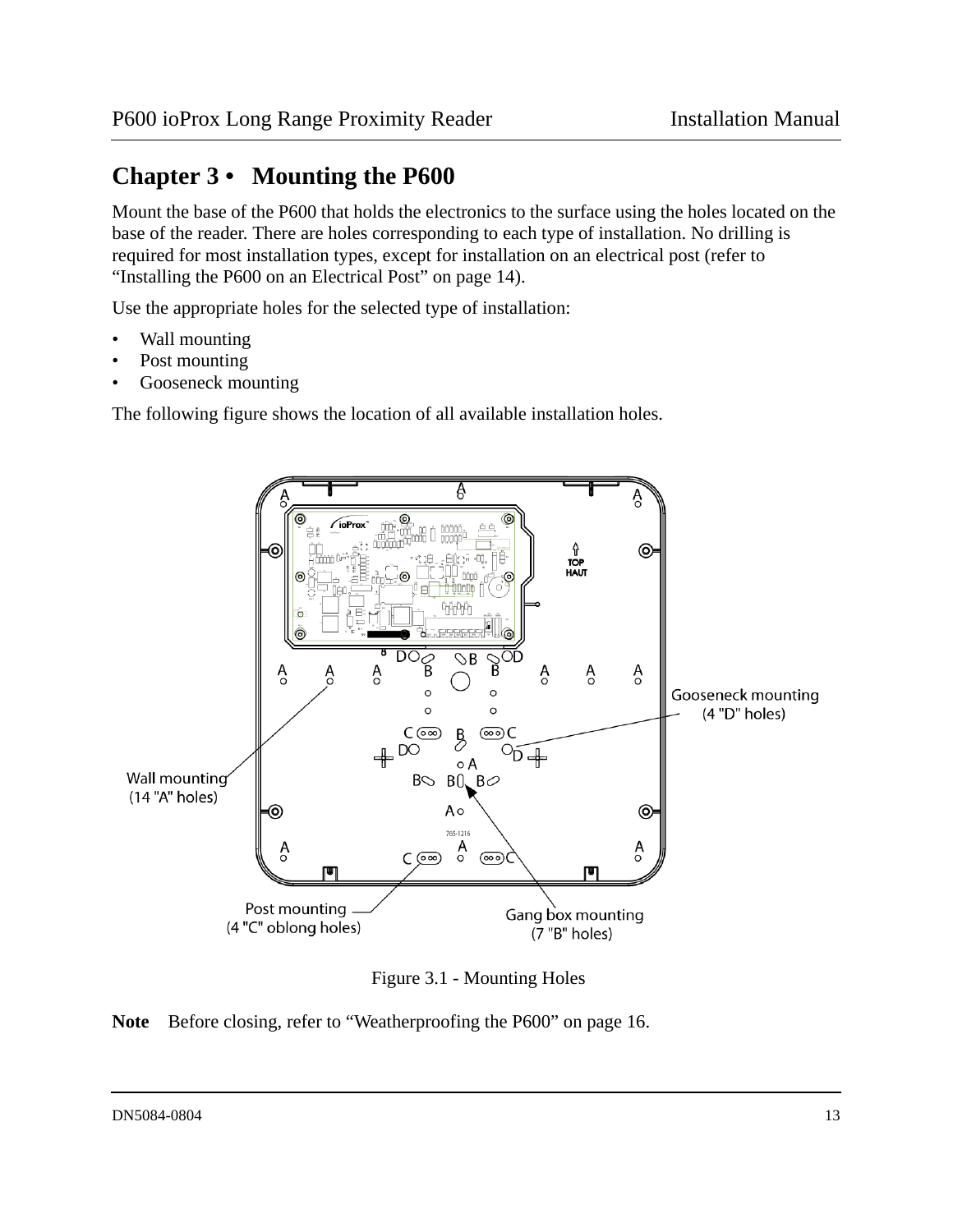#### <span id="page-13-0"></span>**3.1 Installing the P600 on a Wall**

Wall mounting is preferably done onto a flat surface. There are 14 well distributed holes for easy installation on a wall.

Caution! If you are mounting the reader on a brick wall, care should be taken not to force the screws in a manner to curve the casing. This could reduce the efficiency of the seal from the base to the top.

No drill is required as a little pressure with a screwdriver or the screw will pierce any excess plastic left over.

Refer to [Figure 3.1 -](#page-12-1) for all 14 "A" hole positions.

#### <span id="page-13-1"></span>**3.2 Installing the P600 on an Electrical Box**

For electrical box installation, there are 11 holes to satisfy the North American single and double gang box and the European single gang box.

Refer to [Figure 3.1 -](#page-12-1) for the 11 "B" hole positions.

#### <span id="page-13-2"></span>**3.3 Installing the P600 on an Electrical Post**

Two U-bolts allow for installation on an electrical post. There are four oblong mounting areas (two per U-bolts) to accommodate three different post diameters with pre-positioned holes to satisfy U-bolts of 1 ½" (3.8 cm), 1 ¼" (3.15 cm) and 1" (2.5 cm).

Refer to [Figure 3.1 -](#page-12-1) for all "C" hole positions.

The suggested installation is to bring the top of the PVC post up to the strain relief and run the cable through the strain relief and the post.

Refer to [Figure 3.2 -](#page-14-1) for mounting the P600 on an electrical post.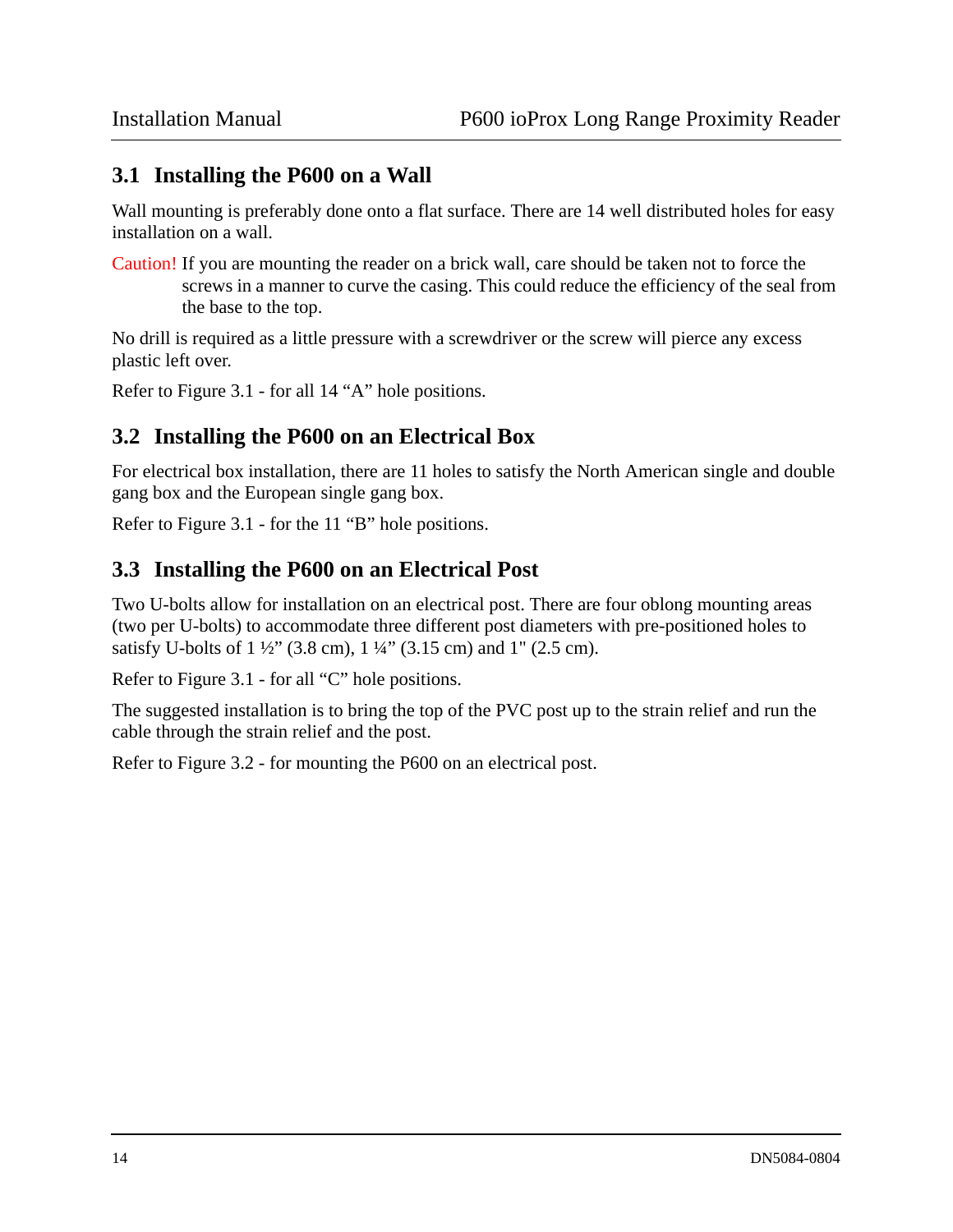In order to install the U-bolts, you will need to drill a 5/16" (8mm) hole using the pre-positioned holes. Depending on the U-bolt used you may need to cut the length of it in order to meet the inside case room.



Figure 3.2 - Electrical post mounting

### <span id="page-14-1"></span><span id="page-14-0"></span>**3.4 Installing the P600 on a Gooseneck**

The gooseneck installation provides 4 mounting holes to match the IPEX MH-U-25 (Part number 77961) post base. The post base combined with the 90º post IPEX EE2590 (Part number 69084) complete the gooseneck installation.

**Note** Use 3/16" (4.75 mm) diameter (¼" (6.38 mm max), ¾" (19 mm) long ((1 ¼"(3.15 cm) max)), pan head screw with locking nut. Use security screws to prevent vandalism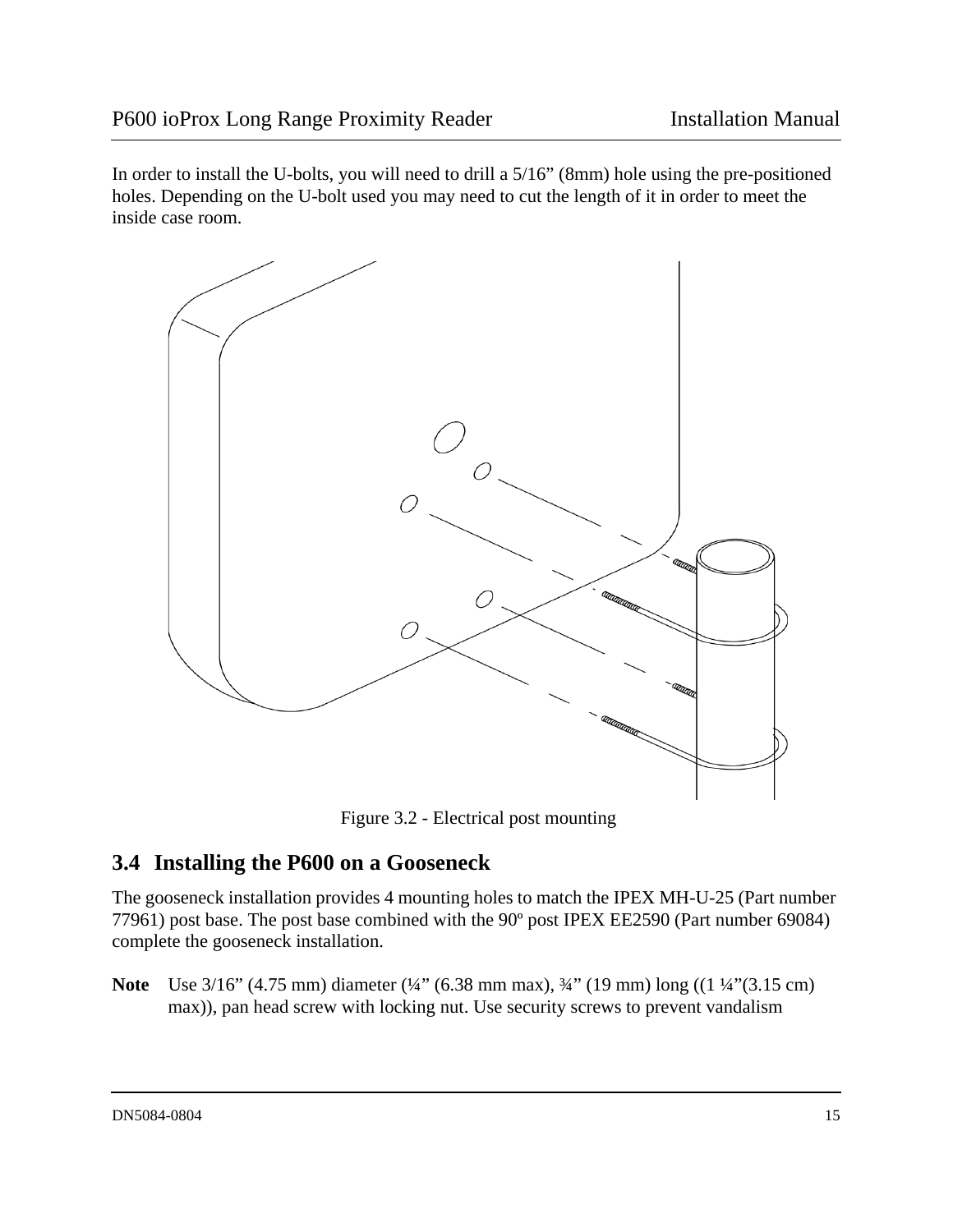The next figure shows to install the P600 on a gooseneck (holes marked "D").



Figure 3.3 - Goose neck installation

#### <span id="page-15-1"></span><span id="page-15-0"></span>**3.5 Weatherproofing the P600**

A proper sealing of the reader ensures weatherproofing. The P600 is a sealed equipment but some holes will be created at installation time giving openings allowing water to enter. The installer must pay attention to all new openings.

#### **To weatherproof the P600:**

- 1. Fill holes with silicone before tightening screws.
- 2. Use the liquid tight strain relief and seal the nut with silicone prior to tightening it.
- 3. Screw in the two screws while keeping the cover as close to the back as possible.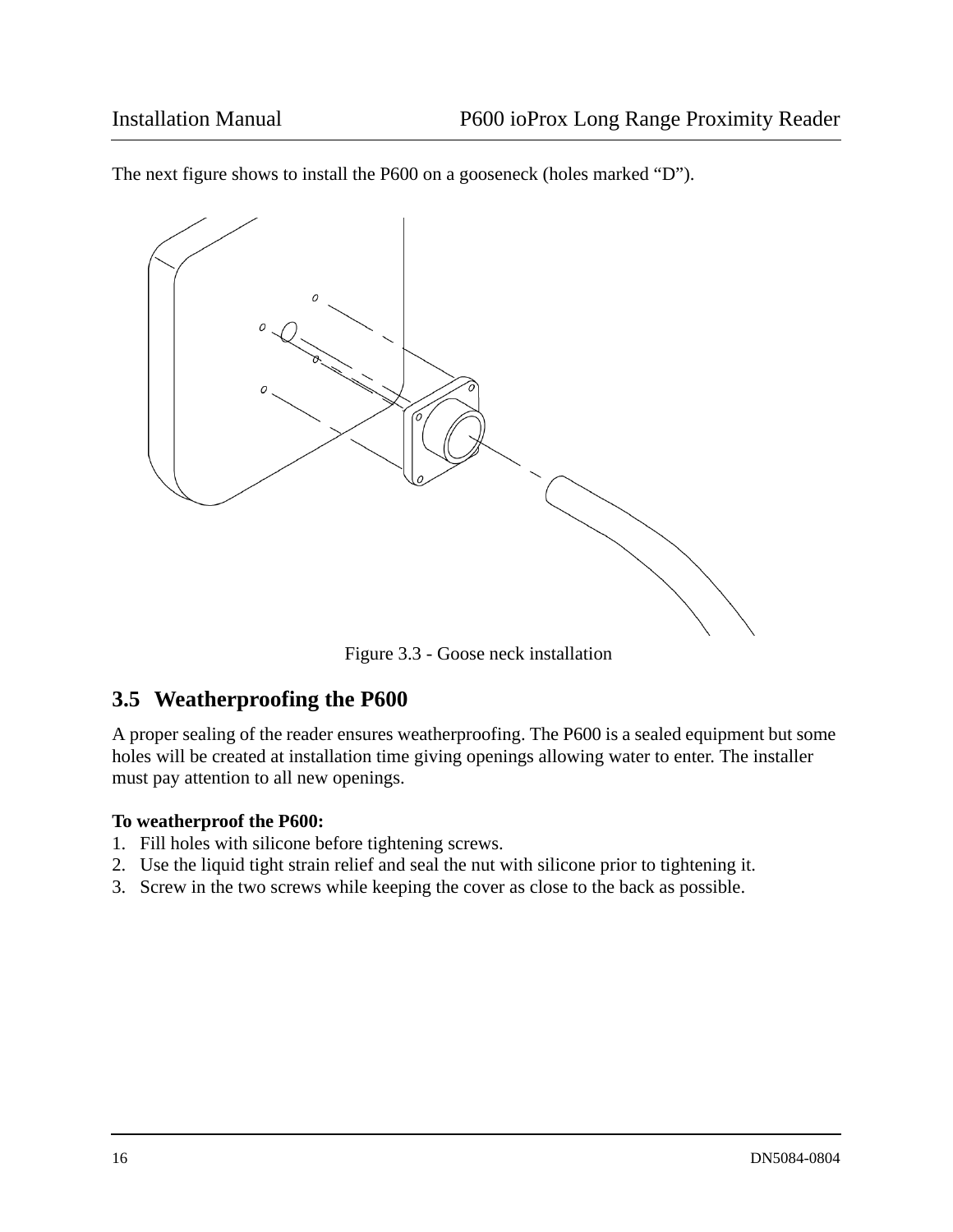# <span id="page-16-0"></span>**Chapter 4 • Wiring the P600**

#### Warning! **Before wiring the unit, ensure that all power from host and power supply are off (including the battery backup supplies).**

The following sections show step-by-step the recommended installation of a P600 with any standard host and a KT-PC4204 power supply.

### <span id="page-16-1"></span>**4.1 Wiring**

#### **Perform the following steps to complete wiring:**

- 1. Install the KT-PC4204 as per the recommendations (Kantech Installation Instructions DN1246). Note that the KT-PC4204 is strictly used as a power supply and no other equipment except the transformer and the battery should be connected to it. Do not power it up yet.
- 2. Install the host as per the manufacturer's recommendations. Do not power it up yet.



Figure 4.1 - Host and Power Supply Wiring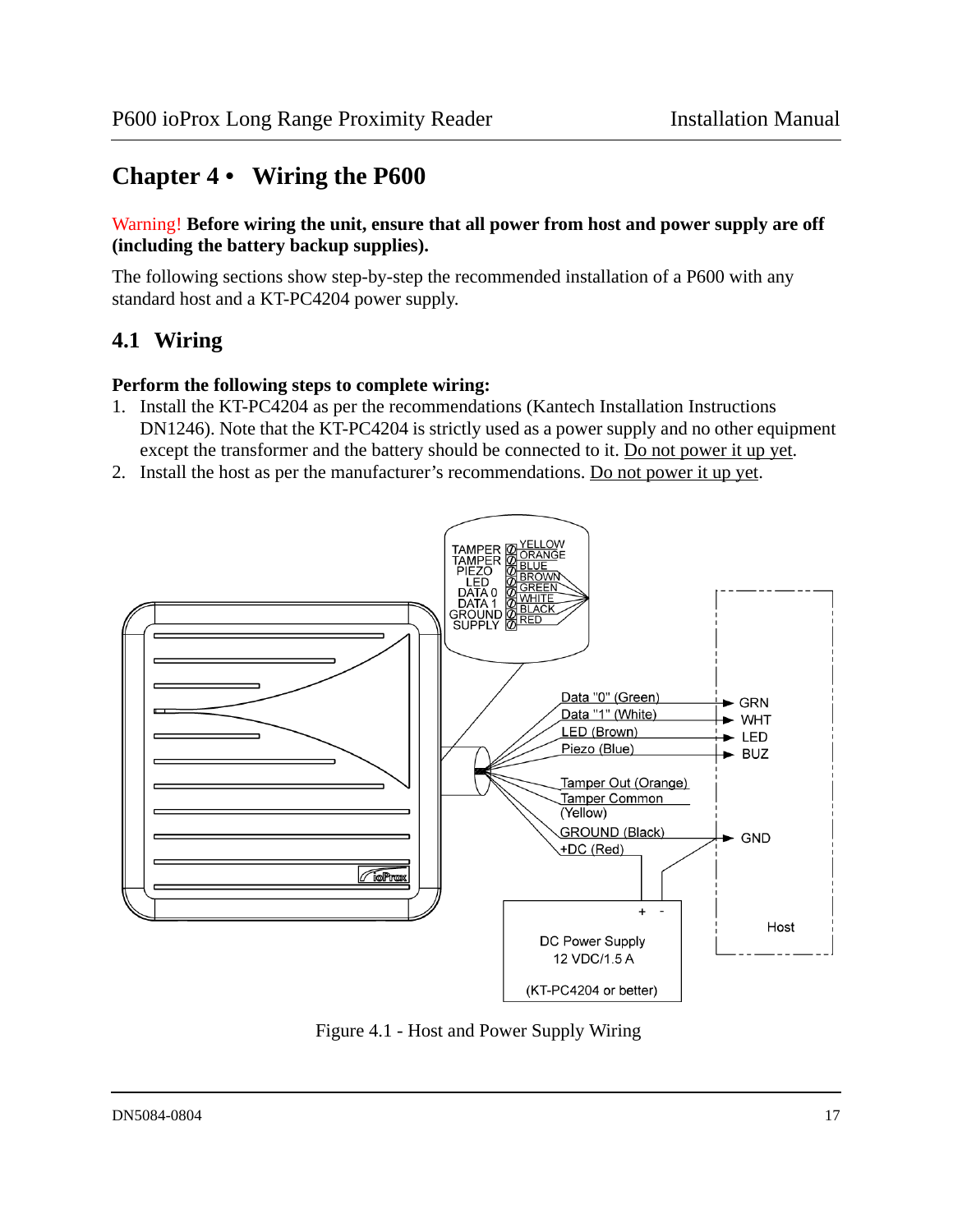- 3. Connect the negative side of the power supply from P600 GROUND to the KT-PC4204 GND.
- 4. Connect the positive supply from P600 SUPPLY to KT-PC4204 AUX.
- 5. Wire jump KT-PC4204 AUX to KT-PC4204 RED.
- 6. Connect a wire from the KT-PC4204 GND to the Host GND (must be a relatively short distance.
- 7. Connect the P600 Data 0 (Green), Data 1 (White), LED (Brown) and Buzzer (Piezo) (Blue) to Host Data 0, Data 1, LED and Buzzer terminals respectively.
- 8. If used, connect the tamper switch from P600 both tamper wires to Host corresponding terminals.
- 9. Adjust the P600 dipswitch for the communication format required (XSF = ON, WIEGAND26 = OFF) (if not done already).
- 10. Close the P600 enclosure.

#### <span id="page-17-0"></span>**4.2 Closing the Enclosure**

#### **To close the enclosure:**

1. Slide the cover from top to bottom over the installed base until the cover hinges fit into the base openings.



Figure 4.2 - Closing the enclosure

- 2. Push the cover to the base until they snap together,
- 3. Screw in the two screws while maintaining the cover as flush to the back of the base as possible.

### <span id="page-17-1"></span>**4.3 Applying the Power**

- 1. After all wiring is completed, apply power to the KT-PC4204 by connecting the battery leads to the battery, then connecting the AC transformer.
- 2. Apply power to the host by connecting the battery leads to the battery, then connecting the AC transformer.

**Note** Use ONLY the supplier's recommended battery type.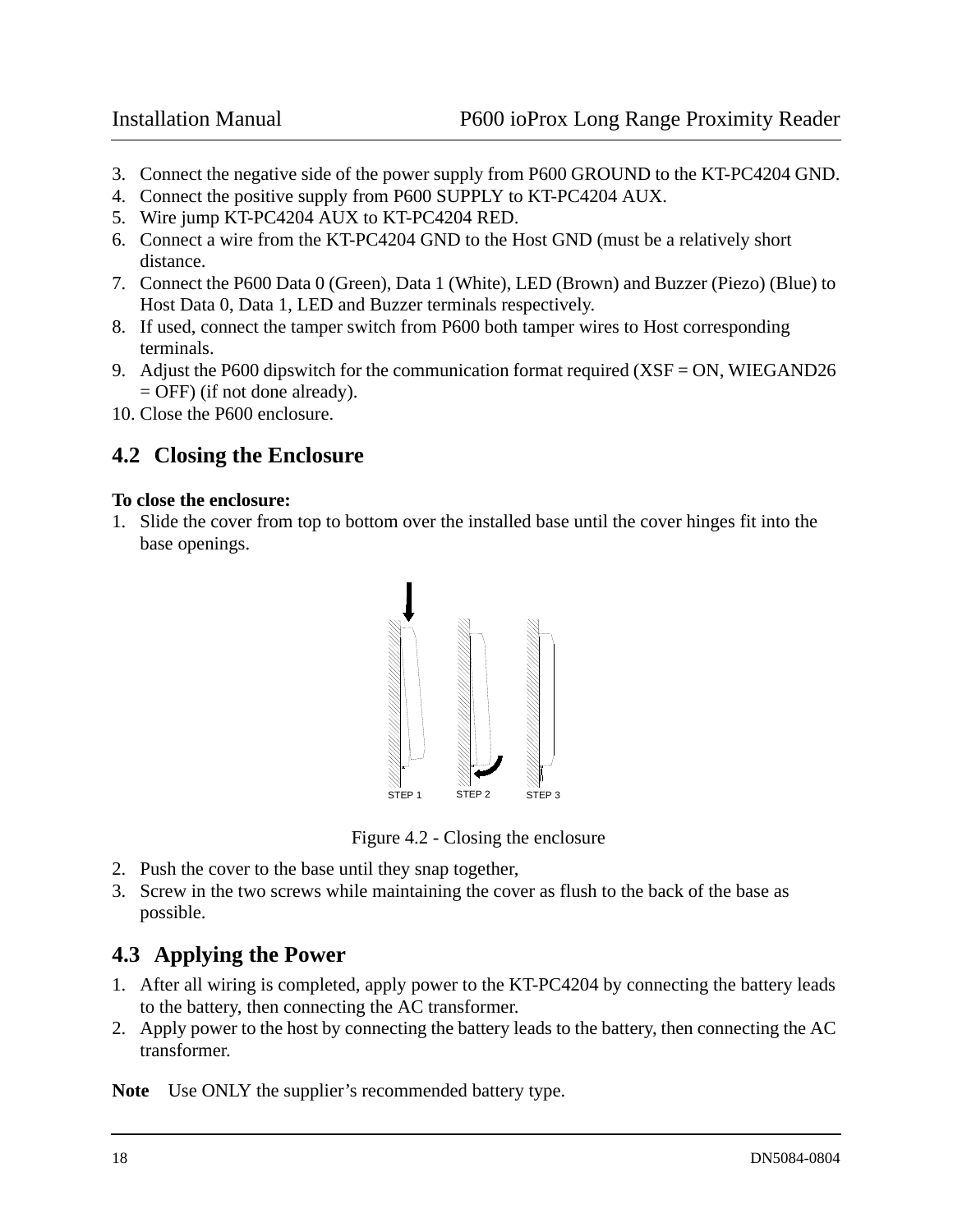# <span id="page-18-0"></span>**4.4 Testing**

Test for read range with a valid Kantech proximity card (P10 SHL). It is important to understand that the Host must be configured in order to accept the data from the reader. If the reader does not work properly, [refer to "Troubleshooting" on page 23.](#page-22-0)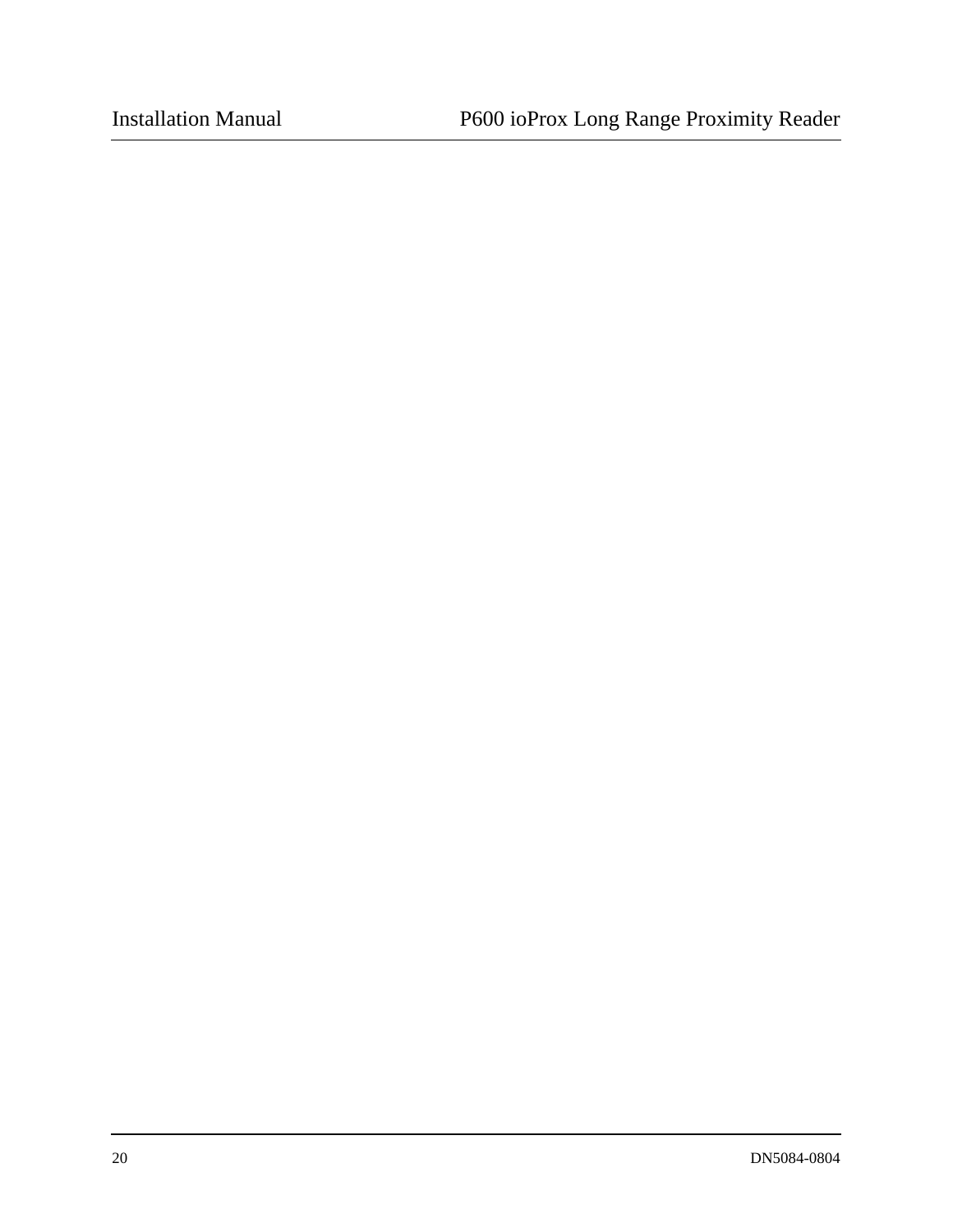# <span id="page-20-0"></span>**Chapter 5 • Installation Notes and Guidelines**

Various factors may affect the read range of the P600:

- Installation near metal,
- Radio frequency interference,
- Transponder type.

The following sections will enable you to find solutions should the read range of the P600 be reduced.

### <span id="page-20-1"></span>**5.1 Power Supply**

The recommended power supply is 12VDC, nominal 1.5A current rating, linear regulated with 7Amps/hour battery backup. The P600 can also work with a power supply up to 28VDC but the reading distance will decrease.

**Note** The above are recommended installation procedures. All local, state and national electrical codes have precedence.

#### Warning!**Do not use a switching power supply:**

- This type of supply does not provide adequate response to rapid transient current loads and also generates radio frequency (RF) interference in the same band where the reader receives data,
- This type of power supply may generate enough noise to be transmitted or conducted to the P600". This may interfere with the reception of a card signal as some switching power supplies are not suitable to provide adequate regulation to the P600 reader.

### <span id="page-20-2"></span>**5.2 Installation Near Metal**

The P600 generates a electromagnetic field on all sides of the reader. Any metal that conducts electricity, especially metal that contains iron, steel, aluminium or copper will interfere with the field and will reduce the effective read range (this will happen even if the metal is behind the reader).

**Note** The typical read range specification refers to operation without metal in the vicinity of the reader. The distance will be reduced if metal is installed nearby.

Read range will be reduced if the P600 is located on metal surfaces or in vicinity of metal objects. The amount of reduction will depend on the amount of metal and the distance between the P600 and the metal. Metal near the reader absorbs energy from the reader excite field and affects the signal being received from the card by re-directing excite field transmissions into the receiver circuitry.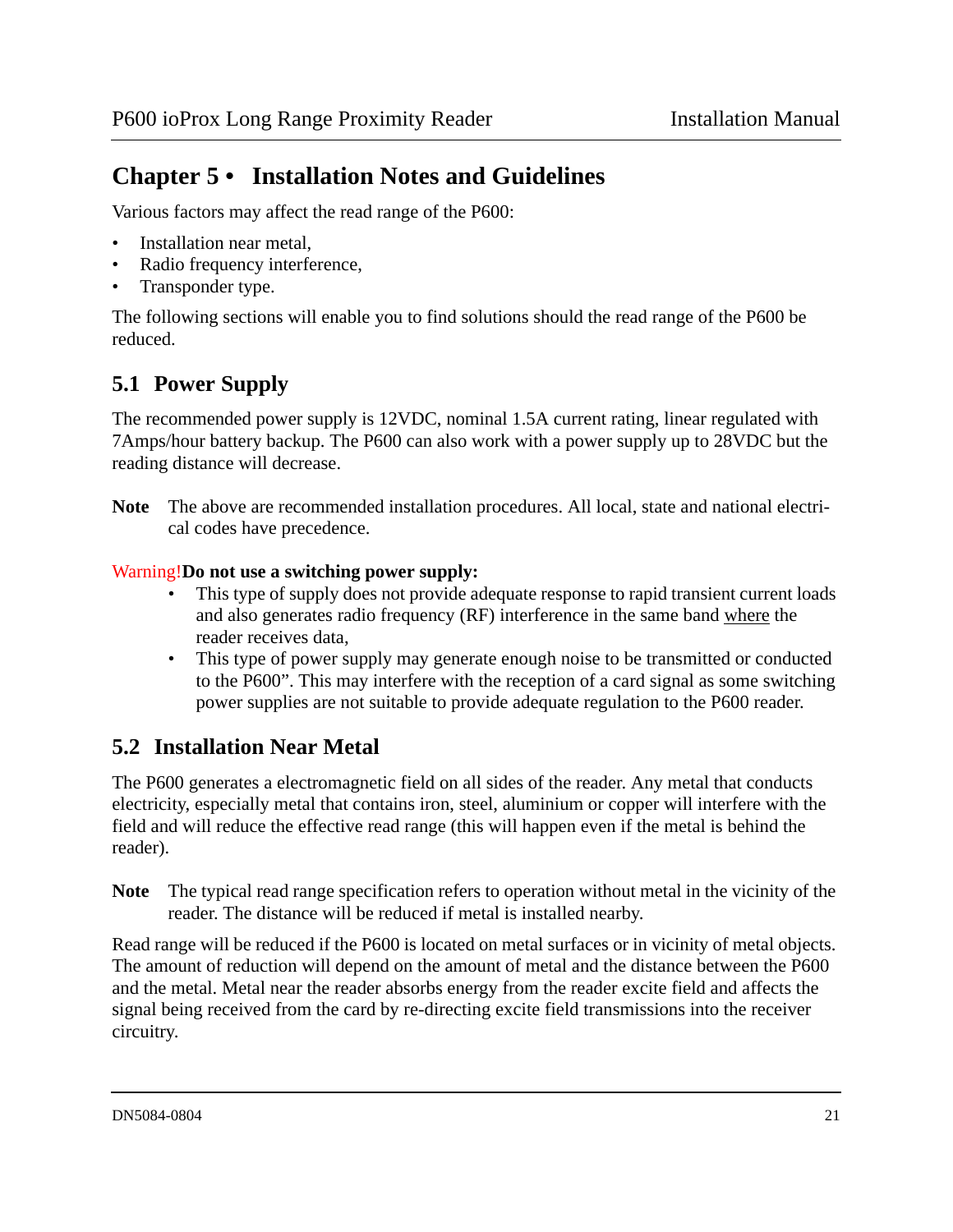#### **If the read range is reduced:**

- Move the reader away from the metal objects to reduce energy loss.
- Try to limit the amount of metallic materials near the P600.
- Use a plastic electrical box and/or PVC electrical post and/or PVC gooseneck if possible. Avoid installing conduit and other metal hardware within four inches (10 cm) of the back of the reader or closer than ten inches (25 cm) from large metal surfaces.
- Put a non-metallic spacer between the reader and the metal object.

### <span id="page-21-0"></span>**5.3 Radio Frequency Interference**

Motors and electronic devices generate RF noise that may interfere with the reception of the signal from a transponder. The result of RF noise is typically a reduction of read range. The P600 is susceptible to RF interference, as are all devices that receive RF signals. The read range is affected by the amount interference (noise) in the area. Common sources of RF interference are:

- Power supplies,
- Electrical and electronic equipment,
- Some types of lightning,
- Computers and monitors,
- Motors and generators,
- HVAC compressors.

#### **If the read range is reduced:**

- Move the reader to a location known to be free of interference
- Test read range from the new location to isolate RF interference.
- Do not mount the P600 within 15 feet (5 m) of any monitors (VDTs or CRTs).

### <span id="page-21-1"></span>**5.4 Transponder Type**

The type of transponder used affects the read range of the P600. The various styles of KANTECH cards and transponders use different types of antennas. The antenna type will determine the read range for that type of transponder. The following table shows the difference in the read range depending on the card read.

| Card Type              | Read Range (Inches) | Read Range (Cm) |
|------------------------|---------------------|-----------------|
| P10SHL clamshell cards | 24-29 inches        | $61-73$ cm      |
| P20DYE/P30DMG          | 19-21 inches        | 48-53 cm        |
| P <sub>40</sub> KEY    | $13-17$ inches      | 33-43 cm        |

**Table 1: Read Range vs. Card Type**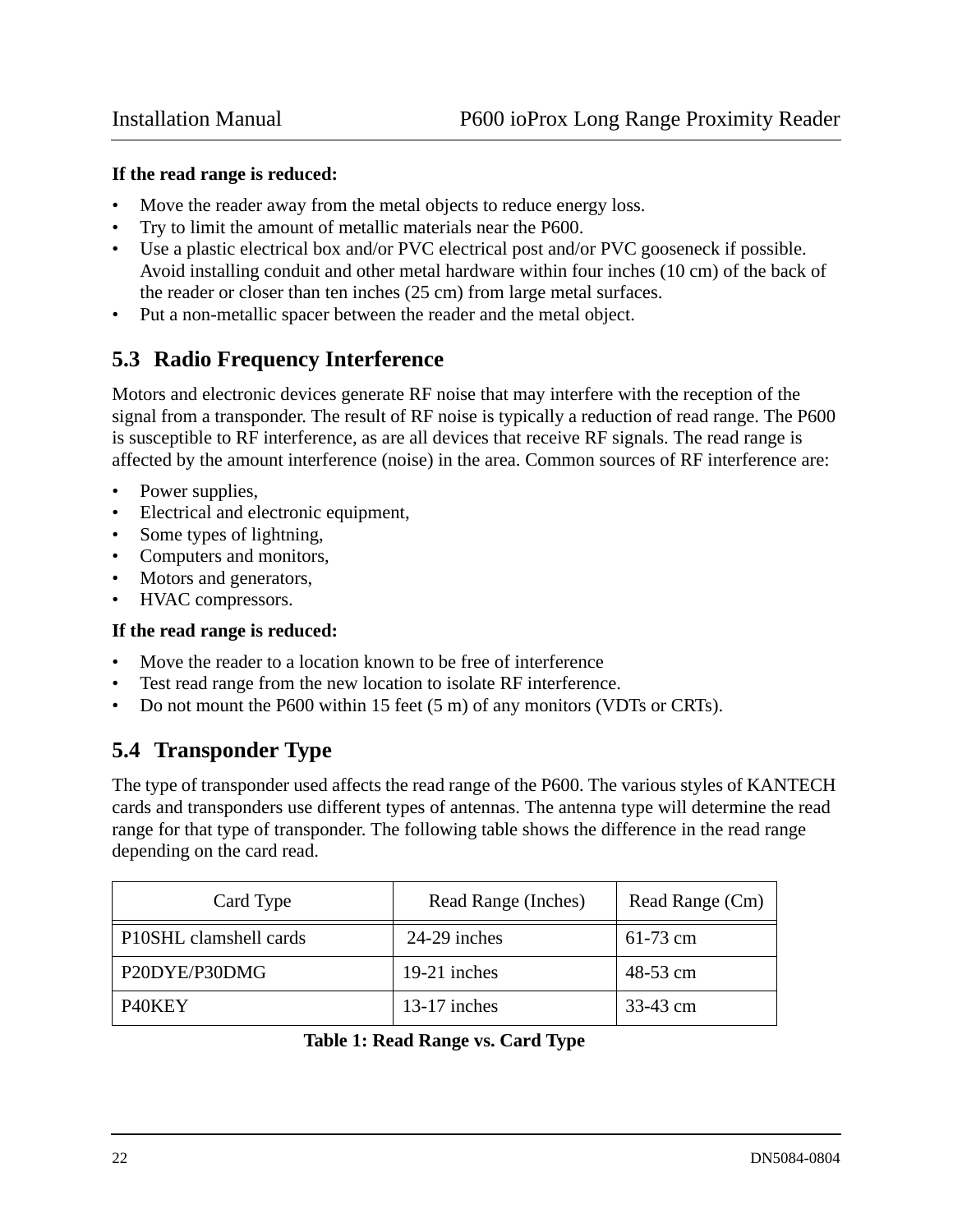# <span id="page-22-0"></span>**Troubleshooting**

#### Warning! **Troubleshooting should be performed by qualified service personnel only. Before calling the Technical support, verify the following:**

### **Reader doesn't read**

- 1. Verify that no other proximity cards are in the reading field (up to 36 inches (91 cm) from the reader).
- 2. Is a linear voltage regulated power supply being used with a backup battery? (12V@1.5A). The use of switching power supplies is not recommended.
- 3. Is a DC common connected between the external power supply and the door controller?
- 4. Is the correct proximity card being used? (P10SHL, P20DMG, P30DMG, P40KEY).
- 5. Is the recommended cable being used? And is the maximum length respected?
- 6. Is the LED amber? If yes, there is not sufficient power for the reader. Verify the power supply and wiring.
- 7. Verify the voltage at the terminals RED BLK. It should measure between 12.0-13.7VDC for a 12V supply and 24.0-27.6VDC for a 24V supply.
- 8. Verify that no other proximity cards are in the reading field (up to 36 inches (91 cm) from the reader).
- 9. Is there ice buildup on the printed circuit or antenna posts? If yes, return the reader.

### **Reader has reduced read range**

- 1. Is a linear voltage regulated power supply being used with a backup battery? (12V@1.5A) The use of switching power supplies is not recommended.
- 2. Is the reader installed on a beam, pole, pedestal or other metallic material, which could cause interference?
- 3. Is there a computer monitor (CRT) within 15 feet (5 m)? Note also that dye sub cards (P20DMG, P30DMG) and keyfobs (P40KEY) will have less read range than their clamshell counterpart (P10SHL) because of their smaller antenna.
- 4. Is the reader concealed in a box, cabinet, or behind a wall, which may interfere?
- 5. Verify the voltage at the terminals RED BLK. It should measure between 12.0-13.7VDC. Though the reader works up to 27.6VDC, optimal performance is in the 12VDC range to accommodate the antenna tuning.
- 6. Is there a DC common GND connected between the power supply and the door controller?

### **LED doesn't flash or change color upon a card approach**

- 1. Verify that no other proximity cards are in the reading field (up to 36" from the reader).
- 2. Verify that the "brown" wire or LED terminal is connected to the door controller's output.
- 3. Verify that the door controller's output programming is ok.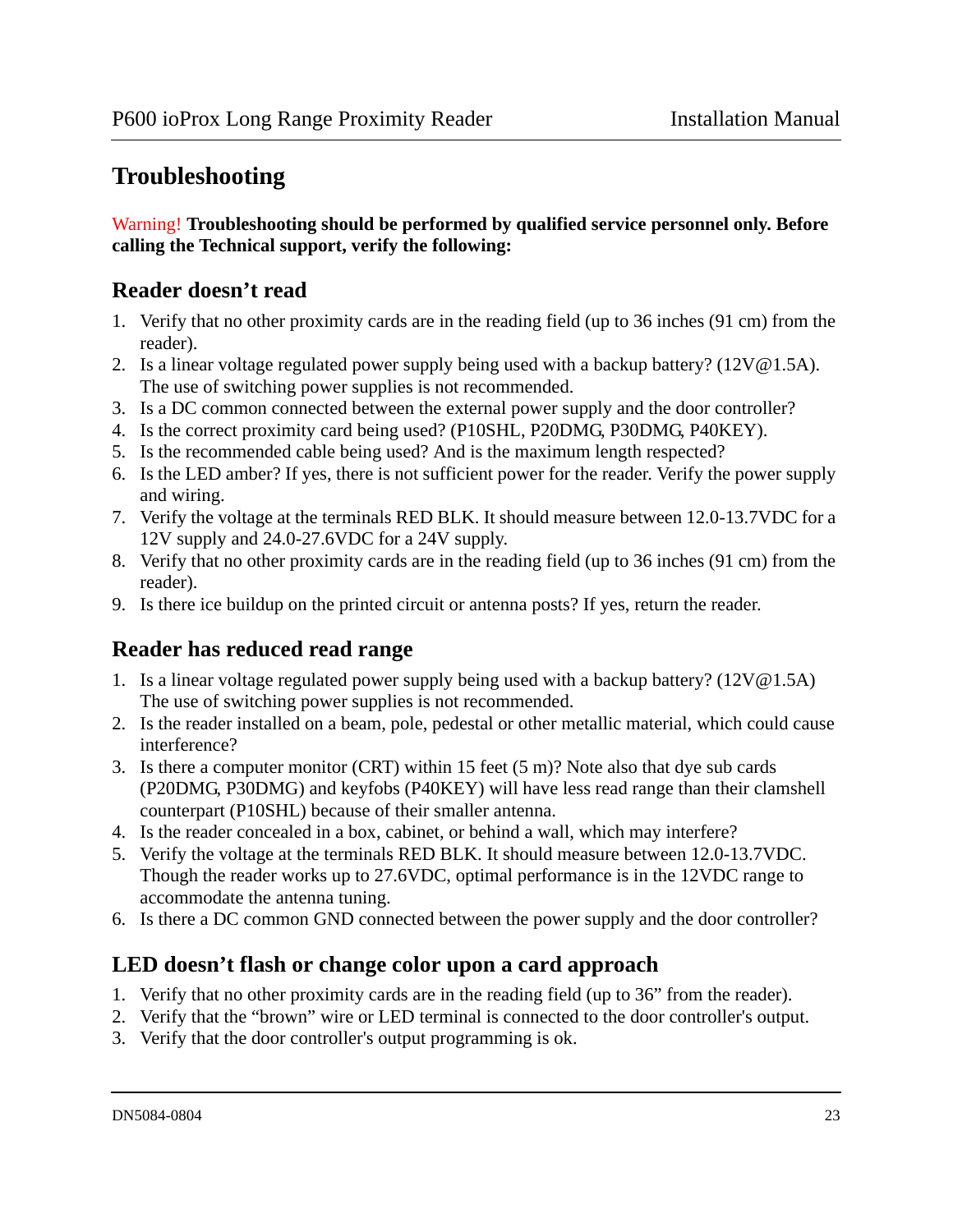4. The LED must turn green when connecting the "BRN" or LED terminal to the reader's ground. If not, return the reader.

#### **Reader BUZZER doesn't sound**

- 1. Verify that the "blue" wire or Buzzer terminal is connected to the door controller's output.
- 2. Verify that the door controller's output programming is ok.
- 3. The BUZZER must be heard when connecting the "BLU" or Piezo terminal to ground. If not, return the reader

#### **Reader doesn't read correct card number**

- 1. Verify that the XSF/W26 switch is in the correct position.
- 2. Verify that the door controller's reader type (XSF or Weigand 26 bits) is properly programmed.
- 3. Verify that the correct proximity card is being used (P10SHL, P20DMG, P30DMG, P40KEY).
- 4. Verify that there is communication between the reader and the door controller.

#### **Reader works intermittently**

- 1. Is it working in a harsh environment such as machine shop or construction site?
- 2. Is there ice buildup on the printed circuit or antenna posts? If so, return the reader.
- 3. Is there water leakage or evidence of water on the printed circuit or antenna posts? If yes, return the reader.
- 4. Is the power supply dedicated?
- 5. Is the reader installed near an air conditioning or HVAC unit, which comes on (causing inductive kickback) at different times of day?
- 6. Is there an intercom unit located near the reader, whose wires or operation may interfere?